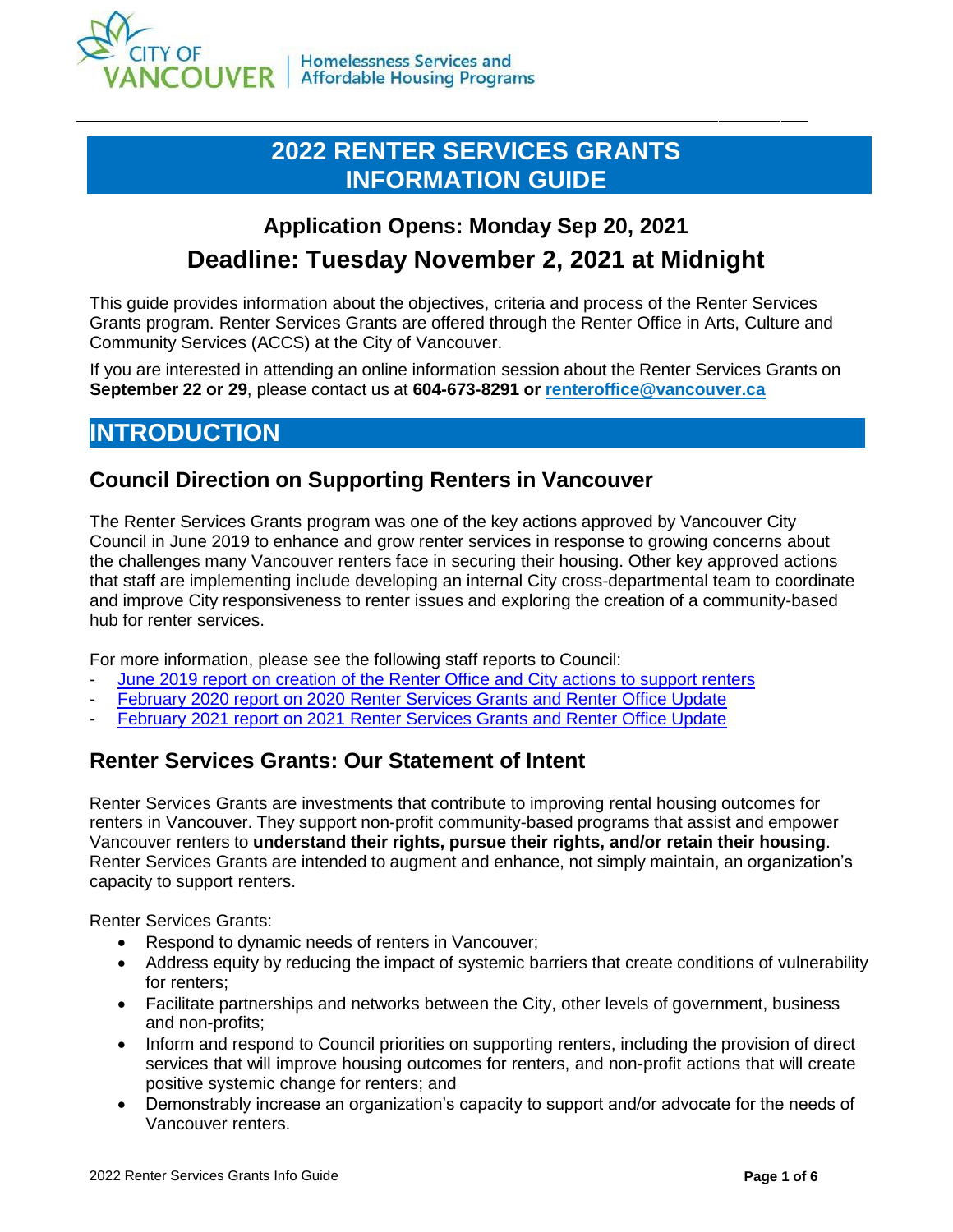#### **Renter Services Grants Priorities**

Renter Services Grants provide funding for projects that address inequity and mitigate conditions that create vulnerability for Vancouver renters. Priority consideration is given to projects or services that meet the following:

- Align with the Renter Services Grants Statement of Intent (noted above);
- Reinforce or support the goals of Council-approved actions to support Vancouver renters;
- The primary function is to provide supplemental supports and/or remove barriers to ensure equal access to services and opportunities for renters in Vancouver;
- The primary focus is renters who are experiencing social, physical, and/or economic disadvantages and/or who face discrimination
- Use one or more of the following approaches to improve housing outcomes for renters:
	- o Service-oriented, and aimed at reducing the barriers to equity; OR
	- o Systemic or individual advocacy aimed at securing services and protecting rights; OR
	- $\circ$  Community development which empowers and involves equity denied renters in solving social problems, bringing about positive social change, and extending participatory democracy.
- Use one or more of the following strategies to improve housing outcomes for renters:
	- o Organizing/mobilizing volunteer resources; OR
	- $\circ$  Developing mutual support (e.g. coalition building, collaborative projects) among groups, individuals and group support systems; OR
	- o Facilitating improved access to renter services; OR
	- o Building the capacity of individuals or families who rent to address the causes of rental housing instability; OR
	- o Developing or supporting new service delivery models; OR.
	- $\circ$  Delivering community-based workshops, conferences, or other non-formal educational opportunities for renters and/or renter advocates; OR
	- $\circ$  Undertaking focused research to better understand systemic challenges experienced by renters and opportunities for system change.

Applicants must demonstrate that the approaches and strategies proposed will demonstrably increase an organization's capacity to support and/or advocate for improved housing outcomes for renters. Additionally, applicants are encouraged to identify the measurable potential impact their project will have on the broader renter community in Vancouver.

### **Principles for Grant Making**

- **Accountability:** We embrace ongoing feedback loops with partners to understand City investments and how they influence change.
- **Equity and Inclusion:** We strive to build equity in our communities by making grant processes accessible, especially for groups that experience exclusion.
- **Transparency:** We are open, transparent, and consistent with our grant making processes.
- **Informed Decision-Making:** We inform our grant making using evidence-based research, and consider data sources, both formal and informal.
- **Balanced Investment Approach:** We balance short, medium and long-term investments so that, while addressing immediate concerns, we never lose sight of our goal of effecting lasting systems change.
- **Diversity and Reconciliation:** Our grants recognize the unique strengths of our many diverse communities by fostering relationships, helping heal the past, and moving forward with shared understanding and respect – working within the context of Vancouver as the unceded homeland of the Musqueam, Squamish and Tsleil-Waututh Nations.
- **Strategic Alignment:** Our grants demonstrate alignment with Council priorities for renters and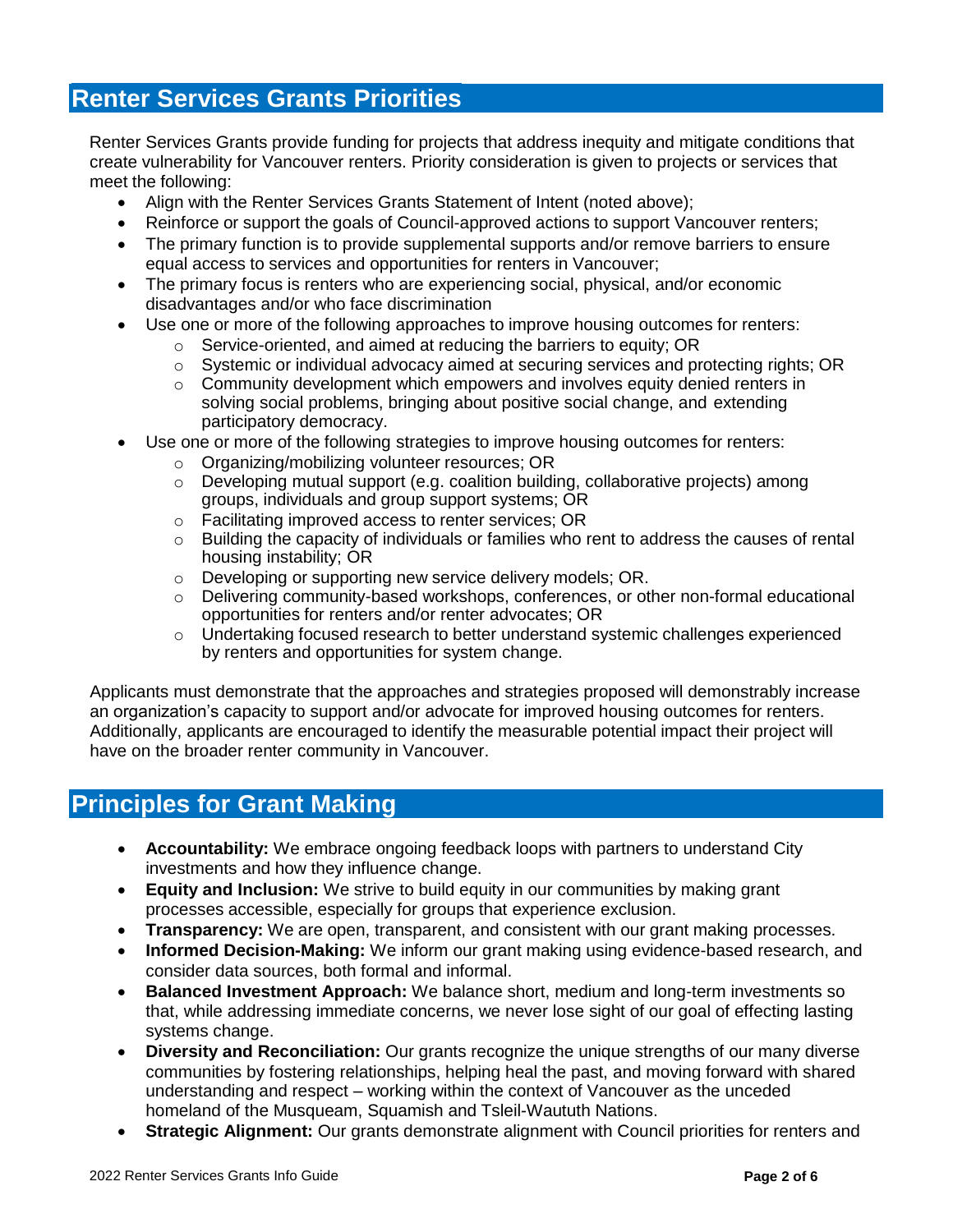related strategies and initiatives.

 **Partnerships:** Our relationships with our community and funding partners are based on trust, respect and transparency.

### **Fairness and Equity**

In July 2021, Vancouver City Council developed an Equity Framework to address systemic racism and to reduce barriers for those who have historically experienced the most exclusion, violence and harm. This framework will shape how the City, as an employer and policy-maker, provides additional supports for equity-seeking groups and those who have been disproportionately impacted in order to advance fair conditions for all people.

For more information about the City's approach, its Equity Framework, and actions to address racism and inequality, visit [here.](https://vancouver.ca/news-calendar/city-of-vancouver-responds-to-calls-from-community-with-new-equity-framework.aspx)

# **Eligibility**

An organization must:

- Be a registered non-profit society, community service co-op or social enterprise wholly owned by a non-profit and in good standing with the Registrar of Companies; OR be a registered charity, in good standing with the Canadian Revenue Agency; OR a First Nations Band;
	- o Please note that if you are not registered as one of the above you may partner with a fiscal sponsor that is a registered non-profit society or registered charity in order to meet this requirement.
- Have an independent, active governing body composed of volunteers. The by-laws must have provisions that no staff member can be a voting member of the board or executive;
- Demonstrate accommodation, welcomeness and openness to people of all ages, abilities, sexual orientations, gender identities (including trans\*, gender-diverse and two-spirit people), ethnicities, cultural backgrounds, religions, languages, under-represented communities andsocio-economic conditions (including people experiencing or at risk of homelessness) in its policies, practices and programs, except in instances where the exclusion of some group is required for another group to be effectively targeted;
- Be in compliance with the [Canadian Charter of Rights and Freedoms](https://laws-lois.justice.gc.ca/eng/const/page-12.html) and the [British Columbia](https://www.bclaws.ca/Recon/document/ID/freeside/00_96210_01) [Human](https://www.bclaws.ca/Recon/document/ID/freeside/00_96210_01) Rights Code;
- Have the demonstrated functional capacity and sufficient resources to deliver the programs to which the City is being asked to contribute;
- Show costs that are reasonable and on par with other similar programs;
- Deliver the funded program in Vancouver to Vancouver residents.

Exceptions to the above may be approved at the discretion of the Managing Director of Homelessness Services and Affordable Housing Programs.

#### **Ineligible Projects and Expenses**

- Those which fall wholly or primarily within the mandate of other government departments, e.g.(but not limited to):
	- $\circ$  Direct healthcare programs (such as health self-help groups, health information programs, medical treatment, maintenance or rehabilitation programs);
	- o Employment training;
	- o Initial settlement programs.
- Direct welfare supports, including food banks, meal programs and provision of clothing;
- The capital costs of housing and or rent payments or rent supplements;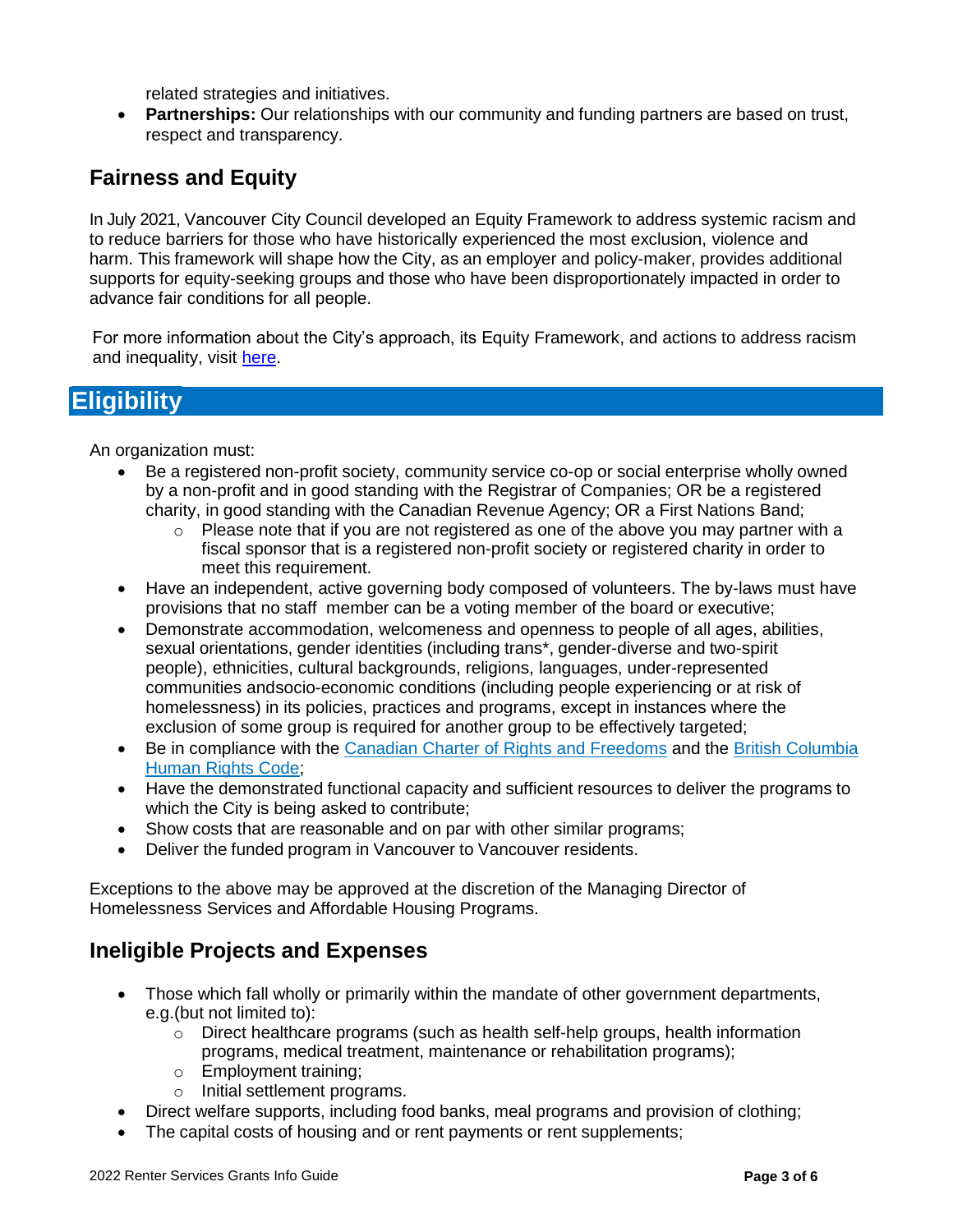- One-on-one counselling with licensed psychologists, social workers or registered clinical counsellors;
- Projects which are primarily recreational (formal recreation programs such as clubs/groups or teams), or formal educational projects leading to a credential (Note: non-formal educational projects that do not lead to a formal educational credential are eligible);
- Travel expenses, attendance at or fees for conferences, workshops or other forms of training;
- Transportation expenses, except those that allow users or potential users to access services;
- Legal fees;
- Payment of: City property taxes; capital expenses, operating or capital deficits;
- Act in the capacity of a funding body for, or make grants to any other group or organization;
- Projects directed to the preservation of any particular ethnic or cultural heritage, except in instances for Reconciliation initiatives;

Organizations receiving a Renter Services grant may provide one or more of the programs noted above, but the City's grant cannot be used to support those activities. Exceptions to the above may be approved at the discretion of the Managing Director of Homelessness Services and AffordableHousing Programs.

### **HOW TO APPLY**

#### **Online Grant Portal**

As part of our commitment to equity and fairness, and acknowledging the major hardships and disruption the non-profit sector is still facing because of the Covid19 pandemic, the City of Vancouver has introduced an online Grants Application System to help ease the process and reduce barriers to entry for some organizations. Moving forward, all Renter Services Grants applications will need to be submitted via the online grant application system at:<https://vanapply.vancouver.ca/>

Please note that printed copies or emailed applications will no longer be accepted.

Once you create an organization profile in the system and choose the Renter Services Grants, you will be directed to fill out the application forms and upload supporting documentations. Please see list below. All signatures and request for additional information and notifications will be sent via the online portal. There will no longer be a need for email submissions.

| <b>Application Tasks:</b>                        | <b>Content:</b>                                                  |
|--------------------------------------------------|------------------------------------------------------------------|
| <b>Pre-Application Questionnaire</b>             | Determines your eligibility for the Renter Services Grants       |
| <b>Organization Information</b>                  | Basic information about your organization                        |
| <b>Grant Application</b>                         | Specific questions about the project you are seeking funding for |
| <b>Program/Project Budget</b>                    | Detailed budget of the proposed project                          |
| <b>Report Back (for returning</b><br>applicants) | Sharing results (to date) of the project funded in 2021          |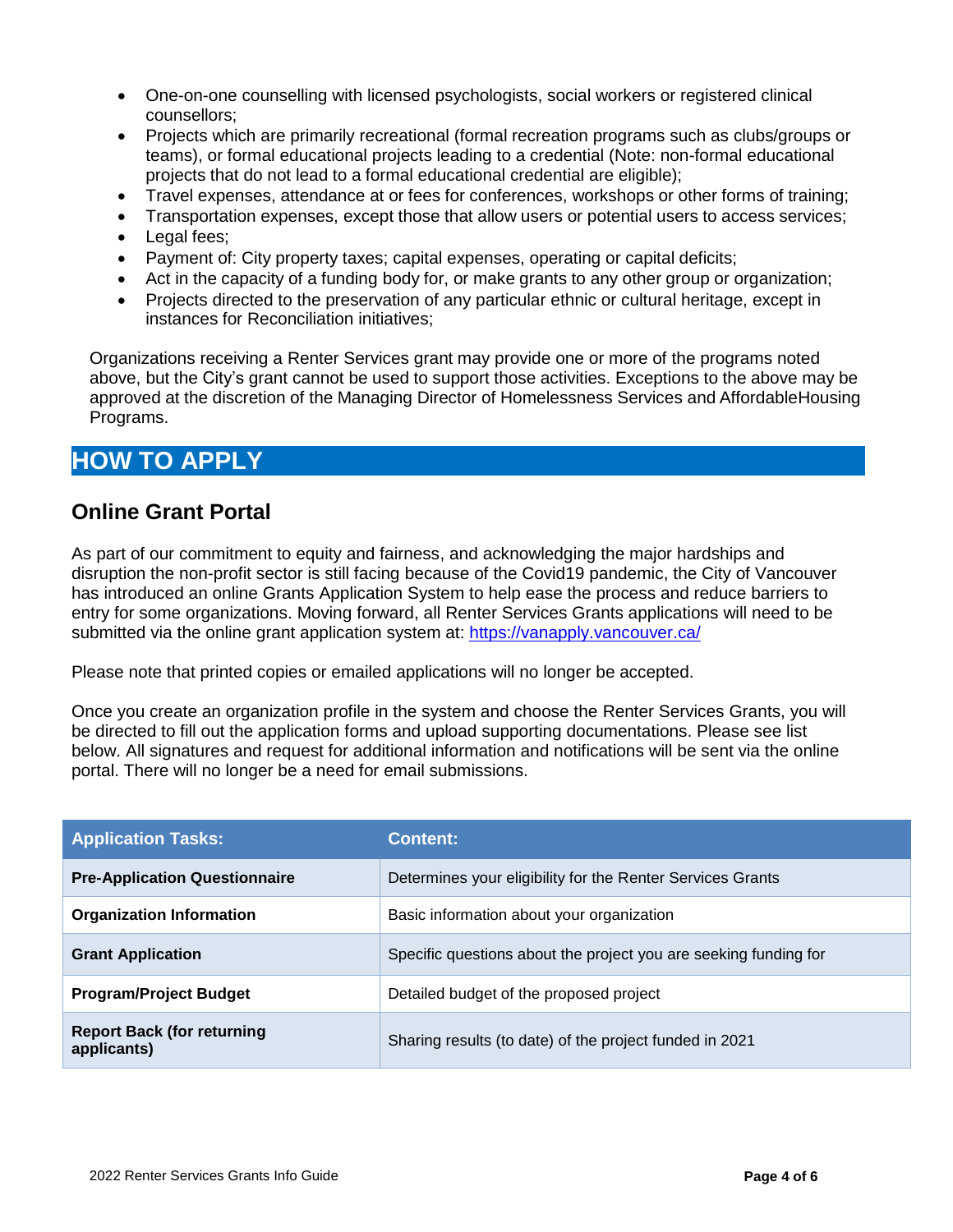| <b>Application Tasks:</b>   | <b>Content:</b>                                                                                                                                                                                                                                                                                                                                                                           |  |
|-----------------------------|-------------------------------------------------------------------------------------------------------------------------------------------------------------------------------------------------------------------------------------------------------------------------------------------------------------------------------------------------------------------------------------------|--|
| <b>Supporting Documents</b> | List of Board of Directors<br>$\bullet$<br>Most recent audited Financial Statements<br>٠<br>Minutes of the most recent AGM<br>٠<br>Minutes of the most recent Board Meeting<br>$\bullet$<br>Organization's Policy on Diversity<br>٠<br>Annual Report (if available)<br>٠<br>Organization's By-laws/Constitution (New Org Only)<br>$\bullet$<br>Incorporation Document (New Org Only)<br>٠ |  |
| <b>Grant Agreement</b>      | Agreement requiring Board or authorized staff signatures                                                                                                                                                                                                                                                                                                                                  |  |

You can also view the full application (including all forms) on the [Renter Services Grants webpage.](https://vancouver.ca/people-programs/renter-services-grants.aspx)

To navigate our online grant system, check out our How to Guides, Instructional Videos and more resources [here.](https://vancouver.ca/people-programs/vanapply-online-grant-application-system.aspx)

**Note:** It is important that all new applicants (i.e., those not funded in the previous year) contact a grants planner in the Renter Office to discuss their application prior to submission. This is to ensure that your organization and program meet eligibility criteria.

# **Timeline, Amount, Review Process**

| 2021                 |                  |                                     |                         |                     | 2022    |
|----------------------|------------------|-------------------------------------|-------------------------|---------------------|---------|
| Sep 20               | Sep 22, 29       | Nov <sub>2</sub>                    | $Nov - Dec$             | March               | April   |
|                      |                  |                                     |                         |                     |         |
| Application<br>Opens | Info<br>Sessions | <b>Application</b><br><b>Closes</b> | Review and Adjudication | Council<br>Approval | Payment |

| Sep 20, 2021             | <b>Application Period Open</b>    |
|--------------------------|-----------------------------------|
| Sep 22 & 29, 2021        | <b>Information Sessions</b>       |
| Nov 2, 2021              | <b>Application Period Close</b>   |
| November – December 2021 | Review and Adjudication Period    |
| <b>March 2022</b>        | <b>Recommendations to Council</b> |
| <b>April 2022</b>        | <b>First Payments Release</b>     |